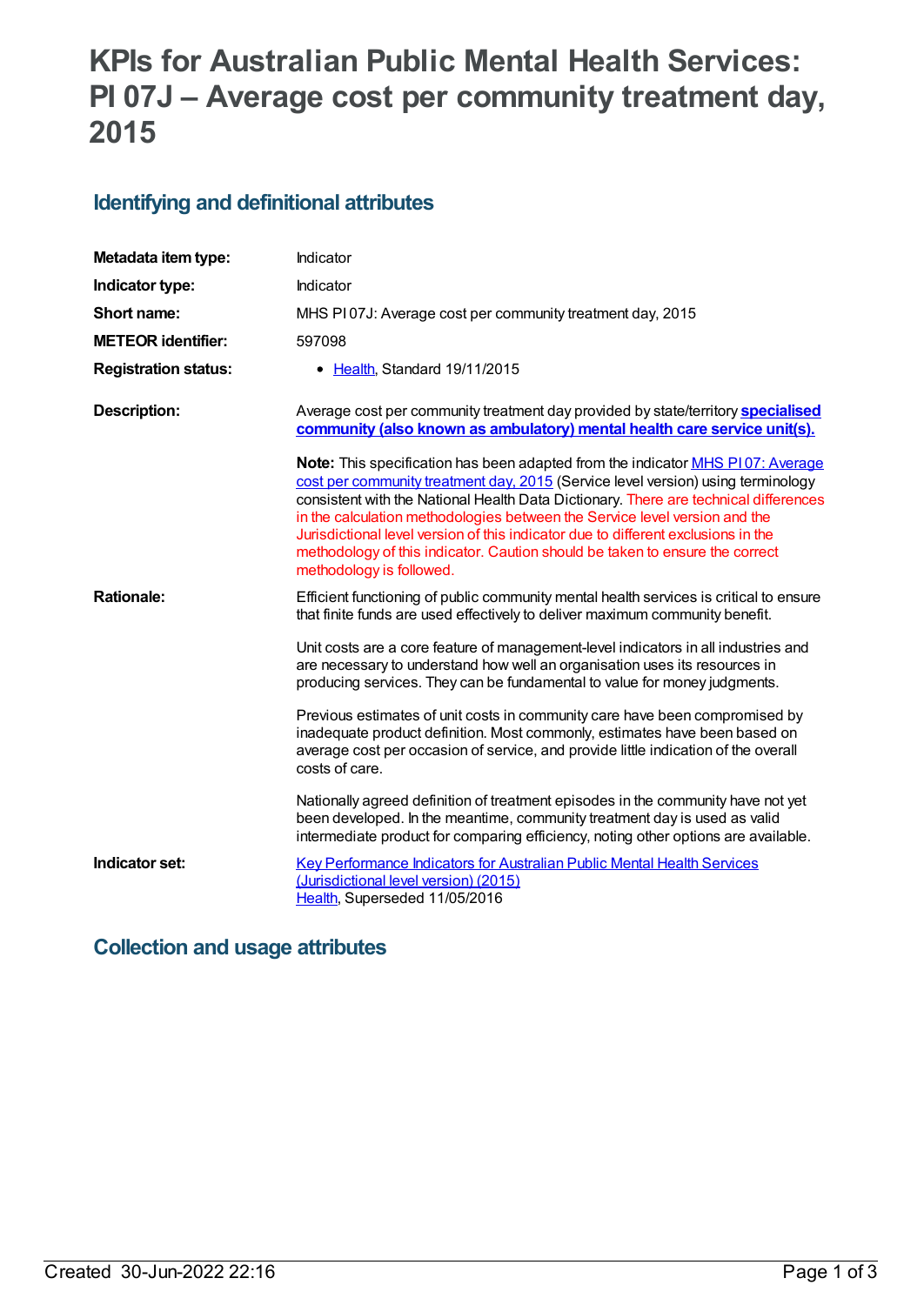| <b>Computation description:</b> | Coverage/Scope:                                                                                                                                                                                                                                                                                                                                                                                                                                                                                                                                                                                                                              |
|---------------------------------|----------------------------------------------------------------------------------------------------------------------------------------------------------------------------------------------------------------------------------------------------------------------------------------------------------------------------------------------------------------------------------------------------------------------------------------------------------------------------------------------------------------------------------------------------------------------------------------------------------------------------------------------|
|                                 | State/territory specialised community mental health care service unit(s) in scope for<br>reporting as defined by the Mental Health Establishments National Minimum Data<br>Set (expenditure data).                                                                                                                                                                                                                                                                                                                                                                                                                                           |
|                                 | State/territory specialised community mental health care service unit(s) in scope for<br>reporting as defined by the Community Mental Health Care National Minimum Data<br>Set (treatment days data).                                                                                                                                                                                                                                                                                                                                                                                                                                        |
|                                 | The following expenditure of community mental health care service units are<br>excluded:                                                                                                                                                                                                                                                                                                                                                                                                                                                                                                                                                     |
|                                 | • A share of expenditure associated with delivery of care to non-uniquely<br>identified people.                                                                                                                                                                                                                                                                                                                                                                                                                                                                                                                                              |
|                                 | The following activity of community mental health care services are excluded:                                                                                                                                                                                                                                                                                                                                                                                                                                                                                                                                                                |
|                                 | • All activity associated with non-uniquely identified people.                                                                                                                                                                                                                                                                                                                                                                                                                                                                                                                                                                               |
|                                 | Methodology:                                                                                                                                                                                                                                                                                                                                                                                                                                                                                                                                                                                                                                 |
|                                 | • Reference period for 2015 performance reporting: 2012-13<br>• Recurrent costs include costs directly attributable to the community mental<br>health care treatment day plus a proportional share of overhead costs. Cost<br>data for this indicator is based on gross recurrent expenditure as compiled by<br>State/territory data providers according to the specifications of the Mental<br>Health Establishments National Minimum Data Set. As such, it is subject to<br>the concepts, definitions and costing methodology developed for the NMDS.<br>• Expenditure is adjusted for the proportion of non-uniquely identifiable people. |
| <b>Computation:</b>             | Numerator + Denominator                                                                                                                                                                                                                                                                                                                                                                                                                                                                                                                                                                                                                      |
|                                 |                                                                                                                                                                                                                                                                                                                                                                                                                                                                                                                                                                                                                                              |
| <b>Numerator:</b>               | Total state/territory recurrent expenditure on ambulatory mental health care services<br>within the reference period.                                                                                                                                                                                                                                                                                                                                                                                                                                                                                                                        |
| Numerator data elements:        | Data Element / Data Set-                                                                                                                                                                                                                                                                                                                                                                                                                                                                                                                                                                                                                     |
|                                 | Data Element                                                                                                                                                                                                                                                                                                                                                                                                                                                                                                                                                                                                                                 |
|                                 | Total apportioned expenditure at Ambulatory service unit level (adjusted)                                                                                                                                                                                                                                                                                                                                                                                                                                                                                                                                                                    |
|                                 | <b>NMDS/DSS</b>                                                                                                                                                                                                                                                                                                                                                                                                                                                                                                                                                                                                                              |
|                                 | (derived from) Mental Health Establishments NMDS                                                                                                                                                                                                                                                                                                                                                                                                                                                                                                                                                                                             |
| Denominator:                    | Total number of community mental health care treatment days provided by<br>state/territory ambulatory mental health care services within the reference period.                                                                                                                                                                                                                                                                                                                                                                                                                                                                               |
| Denominator data                | <b>Data Element / Data Set-</b>                                                                                                                                                                                                                                                                                                                                                                                                                                                                                                                                                                                                              |
| elements:                       | Data Element                                                                                                                                                                                                                                                                                                                                                                                                                                                                                                                                                                                                                                 |
|                                 | Specialised mental health service—number of community mental health<br>care treatment days                                                                                                                                                                                                                                                                                                                                                                                                                                                                                                                                                   |
|                                 | <b>NMDS/DSS</b>                                                                                                                                                                                                                                                                                                                                                                                                                                                                                                                                                                                                                              |
|                                 | (derived from) Community Mental Health Care NMDS                                                                                                                                                                                                                                                                                                                                                                                                                                                                                                                                                                                             |
|                                 | Data Element / Data Set-                                                                                                                                                                                                                                                                                                                                                                                                                                                                                                                                                                                                                     |
|                                 | Person-unique identifier used indicator, yes/no code N                                                                                                                                                                                                                                                                                                                                                                                                                                                                                                                                                                                       |
|                                 | NMDS / DSS                                                                                                                                                                                                                                                                                                                                                                                                                                                                                                                                                                                                                                   |